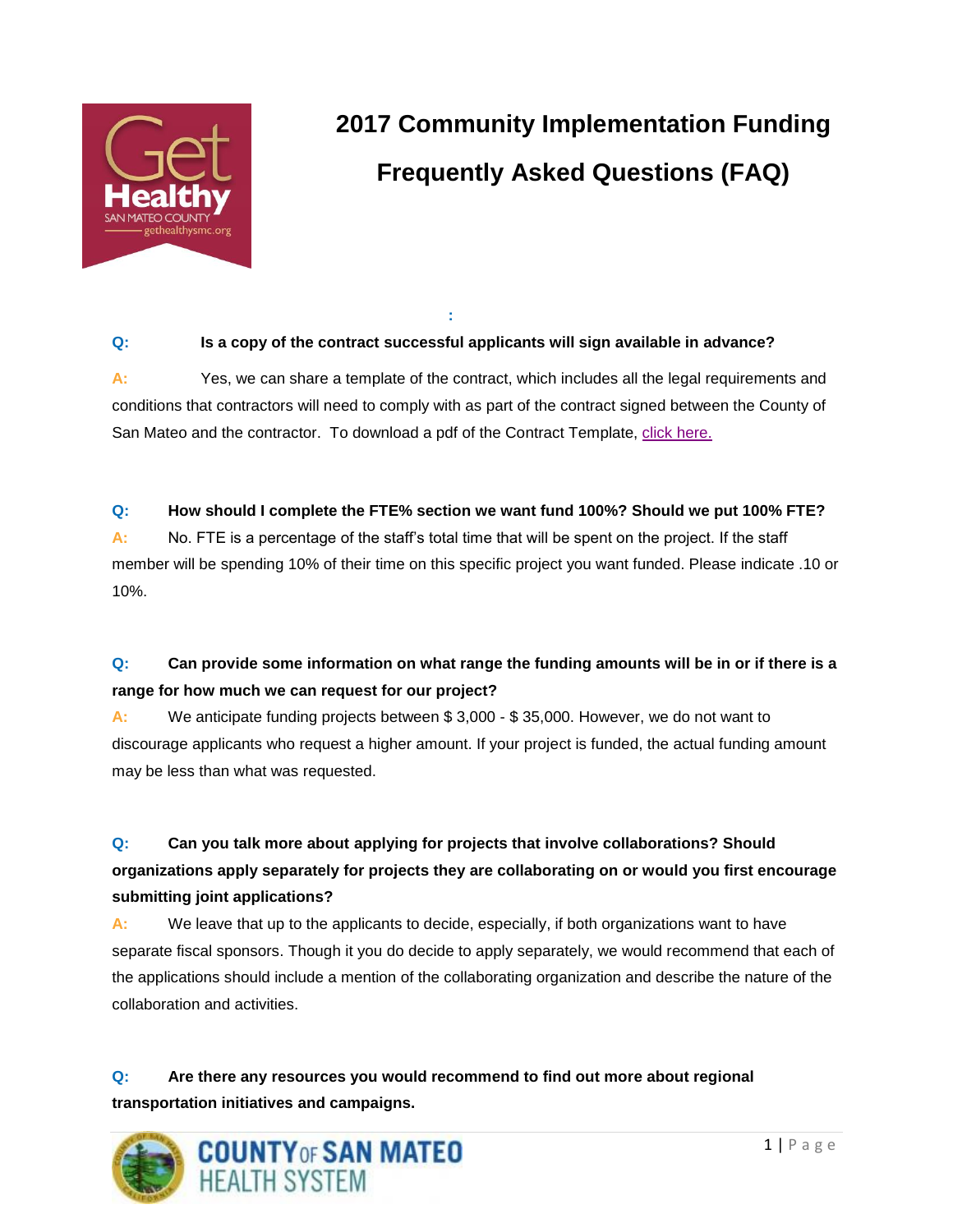**A:** Yes, you could start by reviewing the list of Transportation resources under the Healthy Neighborhoods Tab on the Get Healthy website.

# **Q: Could you please elaborate on the requirement that Get Healthy will not fund existing programs?**

**A:** Get Healthy will only fund an existing program or initiative if it is being expanded or the scope and nature of the project is being changed in some way.

## **Q: Please describe a project that is more advocacy-based.**

**A:** Being a public agency, Get Healthy cannot fund direct advocacy related work. However, an action-focused research project that includes research and then follow-up activities based on research findings would be an acceptable project. An example of such a project funded in 2014 was a youth-led action research project that lead to a recommendations and findings report and an engagement with local decision-makers to increase safety around transit, walking, and biking.

## **Q: Why does Get healthy only fund year-long projects, especially since many of the policy related outcomes take longer than a year to achieve.**

**A:** In the past, we have given out funding for a few 2 year-long projects. However, Get Healthy Funding should be seen as a resource to help organizations and group pilot/start up a great idea or initiative they might have in mind. In essence, its aim is to help create a spark where by which, organizations can show project success and inspire other funding organizations to help carry the work further.

## **Q: When you refer to school-based programs, does that include preschool (3-4 yr olds ) or 0- 5s?**

**A:** Absolutely, we are very interested in early childhood education, overall health and opportunities for 0-5 year olds.

# **Q: I am considering a project that benefits walking and it will indirectly benefit seniors, low income, and other vulnerable populations. How directly must the project benefit these populations for me to check those boxes?**

**A:** Yes, the project must have a focus on vulnerable populations of which are listed in the community implementation funding document. We would welcome projects that in addition to supporting vulnerable populations have broader impacts as well.

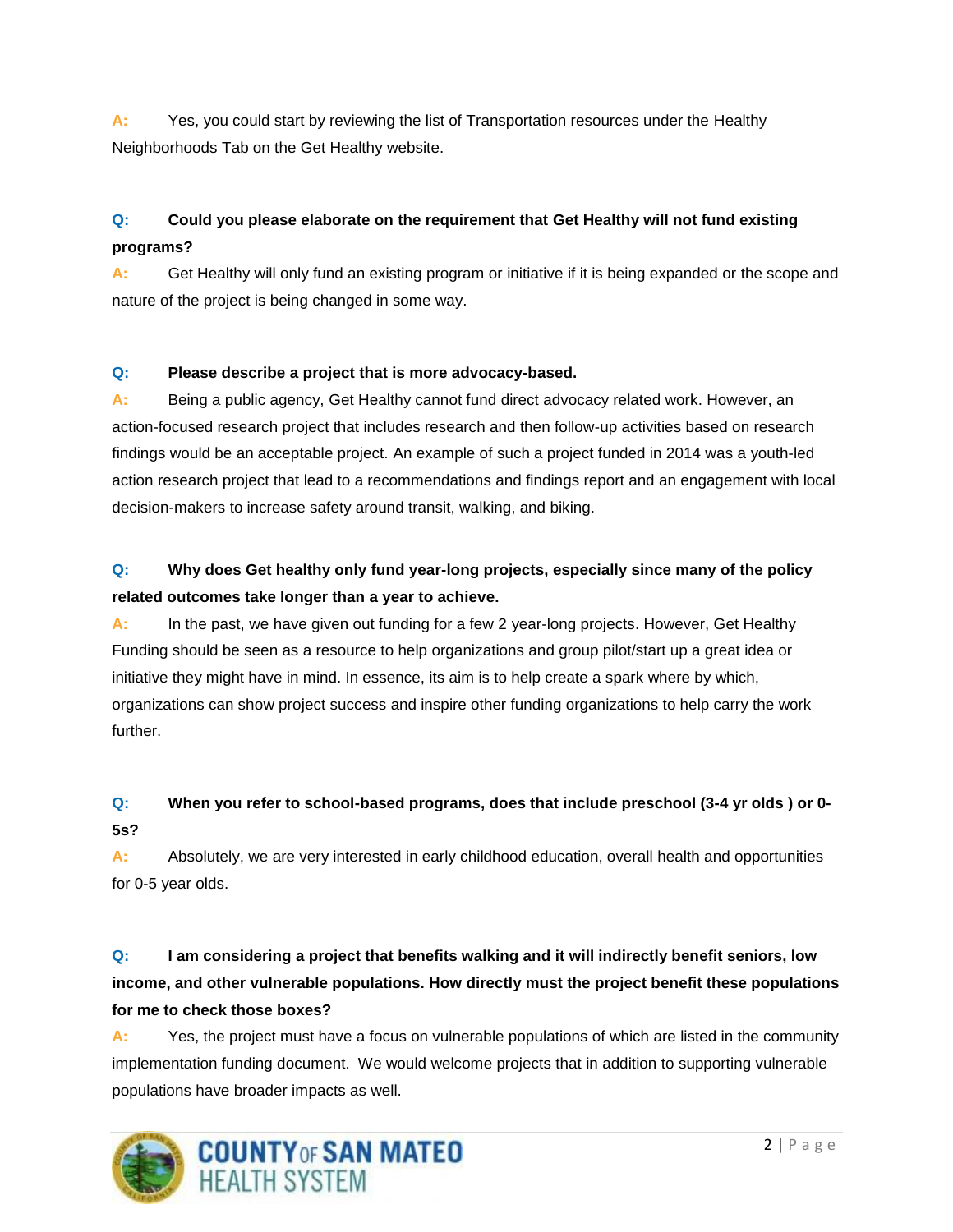# **Q: We have a program that is an existing program in its template but it is a new program every year in content and presentation. Would this program be considered?**

**A:** We are interested in supporting new programs. However, if there is a structure that did not previously focus on place-based prevention, equity, or one of the four priorities and the content is brandnew and it fits into an existing framework (example: youth engagement), we would certainly consider that project.

## **Q: Would community-based research projects be considered for funding? It would be a new part of work aimed at changing environmental conditions and policy advocacy, etc.**

**A:** Absolutely, we are interested in supporting research or action research that engages the community and has a specific outcome related to the four priorities we would like to advance. If you look at the RFP, it does indicate the types of funding efforts we will support which are: community education, collaboration and partnership, city and regional planning processes, action-focused research, promotional systems change, and technical assistance to advance solutions locally.

# **Q: Under the "Healthy Schools" objective, would your organization consider a project requesting funding for a portion of the time of instructional assistants that would help a school support reading in k-2 grades?**

**A:** This sounds like an existing project or effort, thought we would not be able to fund it. This is a small amount of funding and we look at this as an opportunity to pilot a project, expand on an existing effort or expand to the four priorities of the San Mateo County. We don't have the details of your particular project, but this seems to be focused on individual level education for children. This is not a train-the-trainer model.

## **Q: Where does this funding originate? Is this considered government funding?**

**A:** Yes. It is local government funding. It originates from the County government. The funding is from the Health Policy and Planning program within the Public Health Policy and Planning division of the San Mateo County Health System and is approved by the Board of Supervisors.

# **Q: Can you explain not providing partial funding for project? funding projects with partial funding a little more?**

**A:** We certainly do support partial funding for projects. We are excited when projects have other resources of funding that they are bringing forth and are advancing. However, we do not provide funding

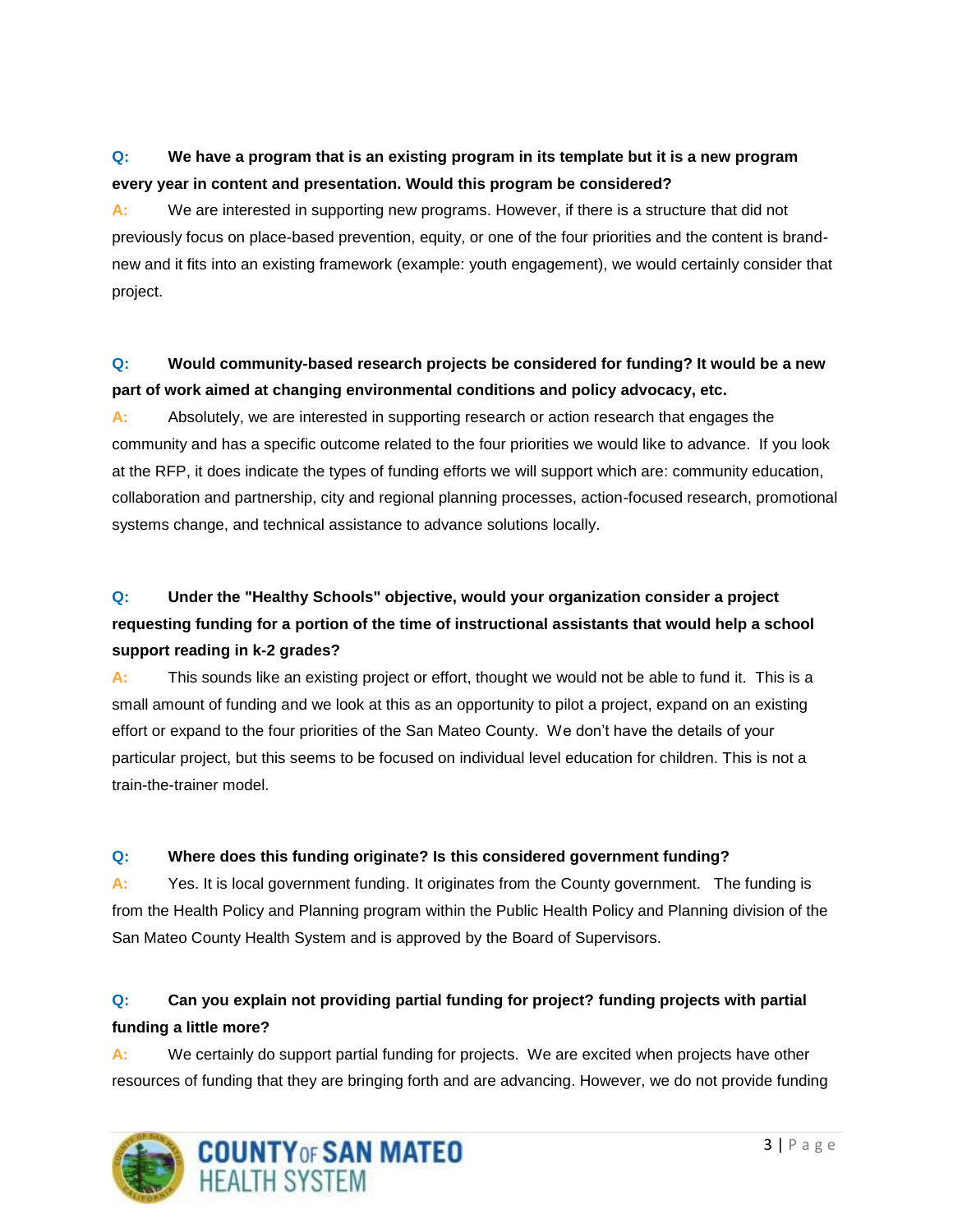for a project for which the majority (at least 50%) of the additional funding has not already been secured, since it raise questions about the viability and sustainability of the project.

## **Q: What should an organization should do to be competitive?**

**A:** It would be a good idea to coordinate with other groups they're familiar with, that may be interested in the same types of projects, in order to make sure they were not duplicating proposals and/or considering collaboration. And, that it's always a good idea to consider the unique strengths or role their organization plays under any of our priority areas and focus on how their proposal will maximize this strength within -what may be -a crowded field.

#### **Q: Can I submit more than one application?**

**A:** Yes you can. Sometimes it can look scattered for an organization to submit multiple applications for different programs, especially if it looks like you are expanding your work just to chase funding. On the other hand, we know and appreciate that many organizations work on multiple issues that intersect with our priorities, and we welcome you to submit multiple applications. It's very unlikely we will fund more than one project from a single organization as the lead.

# **Q: What should I do if I would like to apply for an area of work that I think a number of other organizations will also be applying for?**

**A:** Consider ways you might be able to collaborate on a project/application, and reach out to them if appropriate. We highly encourage partnerships. Whether you collaborate or apply alone, think about the unique strengths of your organization and build on these in your application.

## **Q: What kind of projects are you interested in funding within the Healthy Economy priority?**

**A:** This is a relatively new area of work for us. In our RFP and strategic plan we lay out some of the objectives and some opportunities for action that we see. However, we're very excited to hear your ideas about how we can ensure that all San Mateo residents can meet their economic needs.

# **Q: Can my organization apply for funding for a collaborative project with one or more other organizations? If so, how?**

**A:** Yes, we encourage collaborative applications. You can submit one application listing one organization as the fiscal sponsor and the others as subcontractors. In this case Get Healthy would issue payments to one organization and the sponsoring organization would pass the funds through.

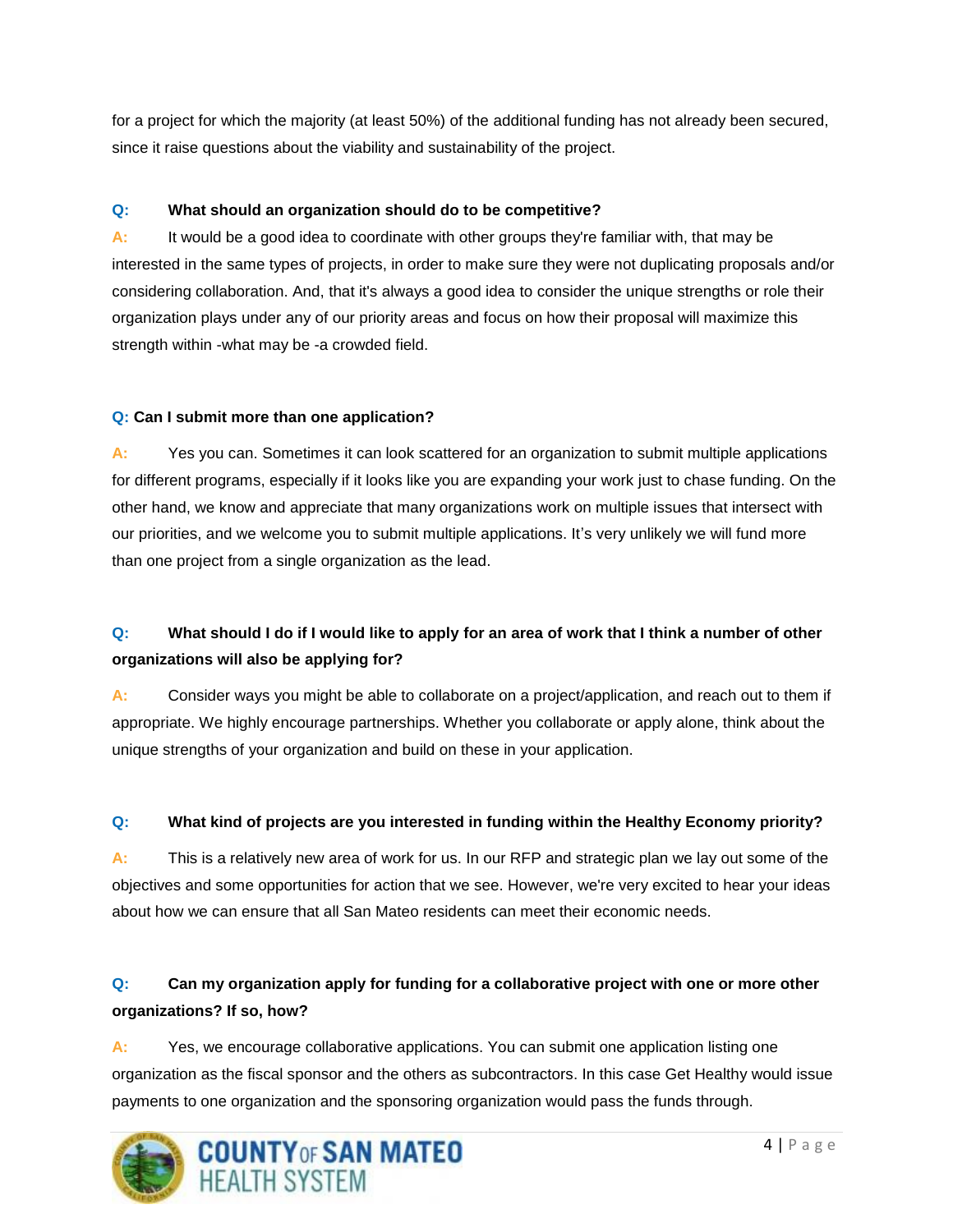Alternatively, several organizations can submit applications to work together that reference their involvement in the project. Get Healthy would issue payments to multiple organizations.

### **Q: Can County departments apply for funding?**

**A:** No. Only non-profit or other local government organization (excluding San Mateo County departments), including schools and school districts are eligible to apply. Projects that have San Mateo County Department(s) as primary/lead applicants or include funding request for San Mateo County staff person's salary will not be considered for funding. However, it is acceptable for a County department to be listed as collaborator or partner on a project as long as the other organization is the lead applicant and fiscal sponsor.

## **Q: Can the Community Implementation Funding be used to match state funding I am applying for?**

**A:** No. The community implementation funding cannot be used to match state funding or funding that has not already been secured.

# **Q: How will you review a proposal that is contingent on external factors (like other agencies policy decisions or ongoing decision making processes) that will not be resolved by the time we submit an application?**

**A:** You might consider including more than one plan in your proposal that are based on potential outcomes of these external factors. For instance you could have a Plan A for a given outcome, and a Plan B for another outcome. If that is not possible, and the contingency will be resolved by the time funding is awarded, you could also submit two applications that detail the different approaches you would take in different situations—and tell us by when you will know about the contingencies. We would just ask you to withdraw one of the applications when you know about the contingency. Just know that we will be looking at the entire range of applications as a whole, so you might end up competing against yourself a bit if you submit two applications.

## **Q: Could Get Healthy funding be used to publish books or other publications?**

**A:** Yes. The important thing to consider is whether and how a publication will advance your policy or systems change goals.

**Q: Would you be able to fund a coordinator's staff time to coordinate a collaborative or coalition?**

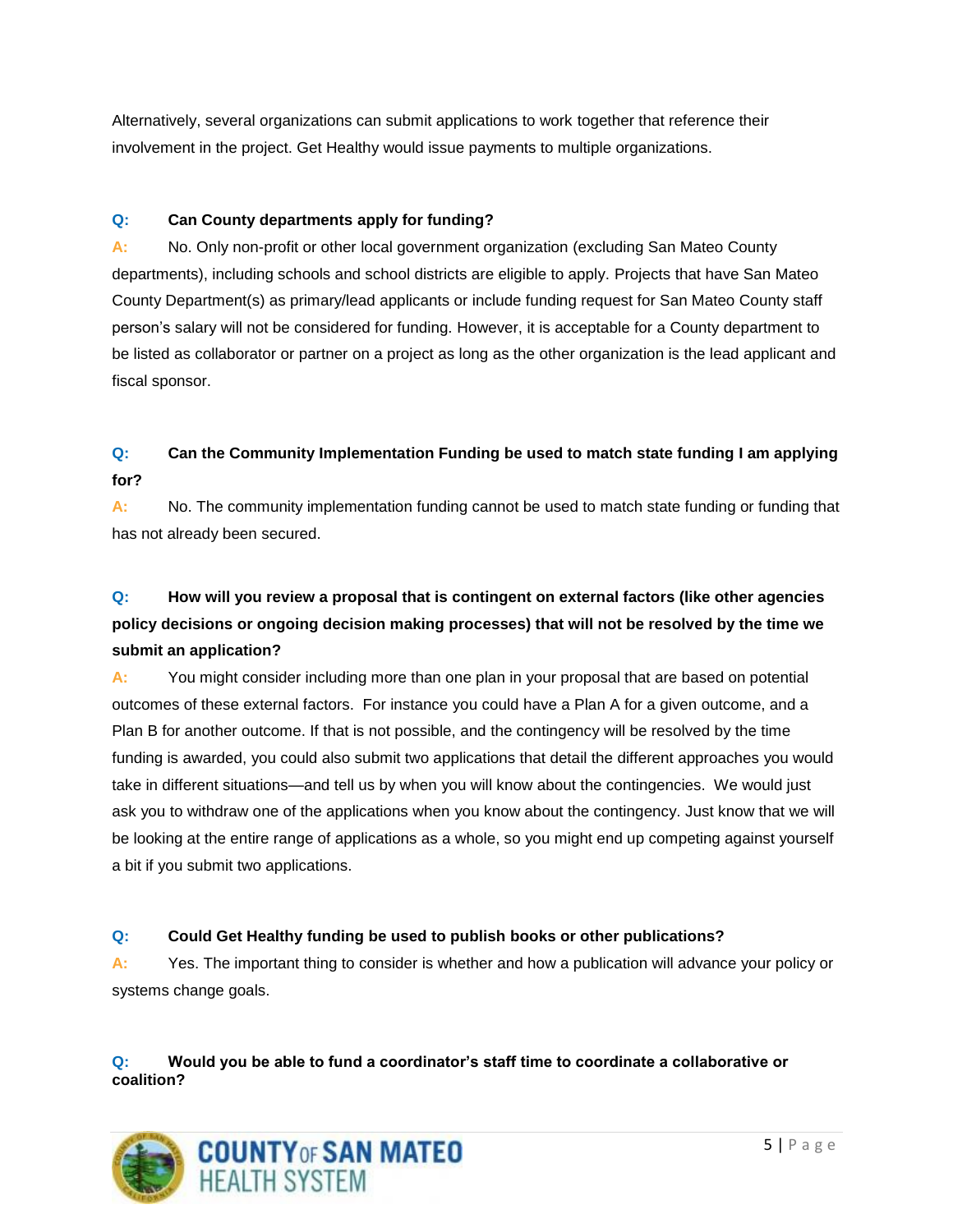**A:** Yes, we do provide funding for staff time and strongly support collaborative projects.

#### **Q: Can funding be used to implement an ordinance that may be passed after the November elections?**

**A:** Yes, funding can be used for the implementation of any policies, laws or ordinances.

# **Q: Since there is a word limit for each of the questions in the application, can we include web links to provide additional background information on a particular aspect of the project.**

**A:** Yes, but remember that the reviewer may or not choose to visit the websites mentioned in your application, so be sure to include enough information so that a reviewer can understand your application without following links.

## **Q: How should we describe outcomes for projects that will take more than a year to see results?**

**A:** The impact and success of policy and systems change related work is often not visible in the short-term and may take many years to come to fruition. So progress towards long-term policy and systems change goal(s) can be measured through incremental or short-and intermediate-term outcomes i.e. the changes or interim steps that might be achieved on the way to long-term change. So be sure to describe the milestones that you expect to achieve in the first year, as well as the longer-term outcomes that the project is intended to achieve. For additional information on identifying and including information on outcomes in the application, see the ["Assessment Methods for Policy and Systems Change Efforts"](http://www.gethealthysmc.org/sites/main/files/file-attachments/outcomes_and_assessmentmethods_resource.pdf) document under the "Application Resources" section of the GHSMC website.

#### **Q: What is the average grant award amount?**

**A:** The funding amount varies anywhere from \$5,000 to \$35,000, with only 1-2 awards given at the higher levels.

#### **Q: Is the funding all or nothing? If we request \$10,000 and that is too large a request, would you fund at a lower level?**

**A:** Yes, in that case we will reach out to you to determine if the project or modified version of the project could still be accomplished at the lower funding level.

#### **Q: Does Get Healthy support pilot projects?**

**A:** Yes, but be sure to describe how your pilot project will be evaluated and how will it contribute to the long term policy and systems level change.